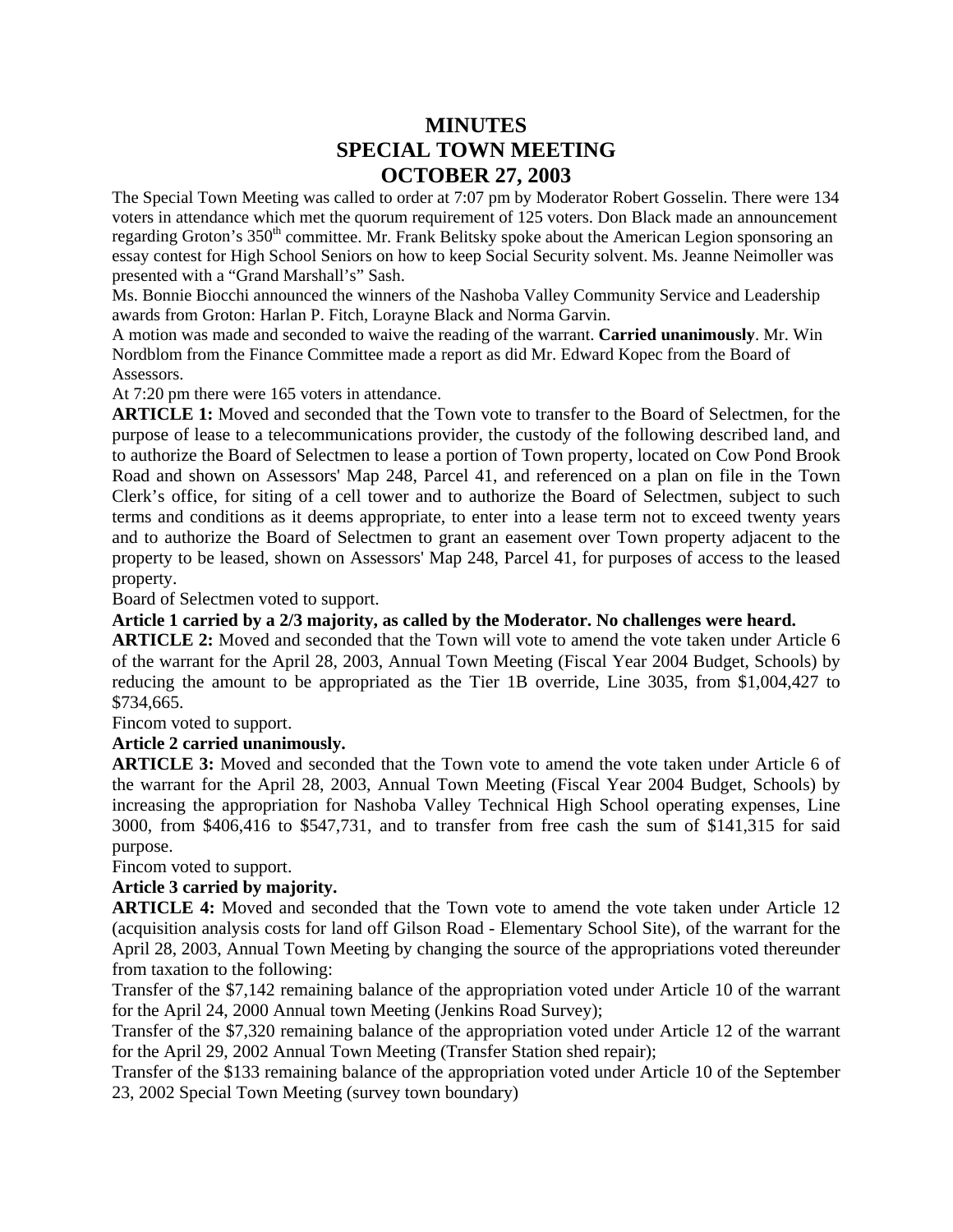Transfer of \$10,923 remaining balance of the appropriation voted under Article 19 of the warrant for the April 30, 2001 Annual Town Meeting (Broadmeadow Parking Lot)

Transfer of \$14,462 of encumbered but unspent funds from the FY03 Planning Board budget (line items 1342, 1343, 1344, and 1346); and

Transfer of\$35,020 from free cash

For a total of \$75,000

Fincom voted to support.

*Ed McNierney moved to amend by striking the words "transfer of the \$7,142 remaining balance of the appropriation voted under Article 10 of the Warrant for the April 24, 2000 Annual Town Meeting (Jenkins Rd. Survey)" and changing the number \$35,020 to \$42,162.*

# **Motion to amend carried by majority.**

**Article 4, as amended, carried by majority.**

**ARTICLE 5:** Moved and seconded that the Town vote to transfer \$11,800 from free cash to demolish the structures located on Town property shown on Assessors' Map 113, Parcel 3.

Fincom voted to support. Mr. Fitzgerald spoke in opposition stating that money articles should be brought forward in the spring. Mr. Cunningham stated that sometimes money articles must be dealt with at other times. Mr. Lyman commented that some objects of historical significance might be in the dwelling. Mr. Hartnett responded that before demolition occurs the house would be inspected and invited Mr. Lyman to assist with the inspection.

# *Ms. Collette made a motion to amend by striking the words Assessors Map 113, parcel 3 and replacing with Assessors Map 113, parcels 53 and 54.*

#### **The amendment carried unanimously.**

#### **Article 5, as amended carried by majority.**

**ARTICLE 6: M**oved and seconded that the Town vote to authorize the Selectmen, on behalf of the Water Department, to purchase a portion of land shown on Assessors' Map 232, Parcel 30, for the construction of an underground water storage tank; to appropriate the sum of \$250,000 therefor and for costs incidental and related hereto, that to meet this appropriation the Town authorize the Treasurer, with the approval of the Selectmen, to borrow said sum under and pursuant to Chapter 44, Section 7 or 8 of the General Laws as amended, or any other enabling authority, and to issue bonds or notes therefor, said bonds or notes to be general obligations of the Town and to be repaid from Water Rates through the Water Enterprise Fund; and to authorize the Selectmen to apply for loans and grants for said acquisition and to execute all documents and take all actions necessary in connection with said purchase.

Fincom voted to support.

#### **Article 6 carried unanimously.**

**ARTICLE 7:** Moved and seconded that the Town vote, pursuant to General Laws Chapter 40, Section 4A, to authorize the Board of Selectmen and/or the Board of Water Commissioners to enter into an agreement with the Groton-Dunstable Regional School District for operation of the District's public water supply system by the Groton Water Department, and to establish the maximum term for such agreement as twenty-five (25) years.

At 8:10 pm there were 171 voters in attendance. Mr. Kelley commented that this is outside the duties of the Water Dept. and that there will be potential liabilities. Mr. Fitzgerald was also opposed and shared the same concern of potential liabilities. Mr. Prendergast commented that there is a benefit to have our trusted Water Department to do the testing for the school. Mr. Swezey said that the same people testing the water will be insuring the quality of the water and, since it is a new well, there are a few unknowns but didn't think that this would be a high liability: it would be best to have the Town take care of it. Mrs. Pine commented that the Town has spent so much money for the schools already and that we should have the Town take care of this.

#### **Article 7 carried by majority.**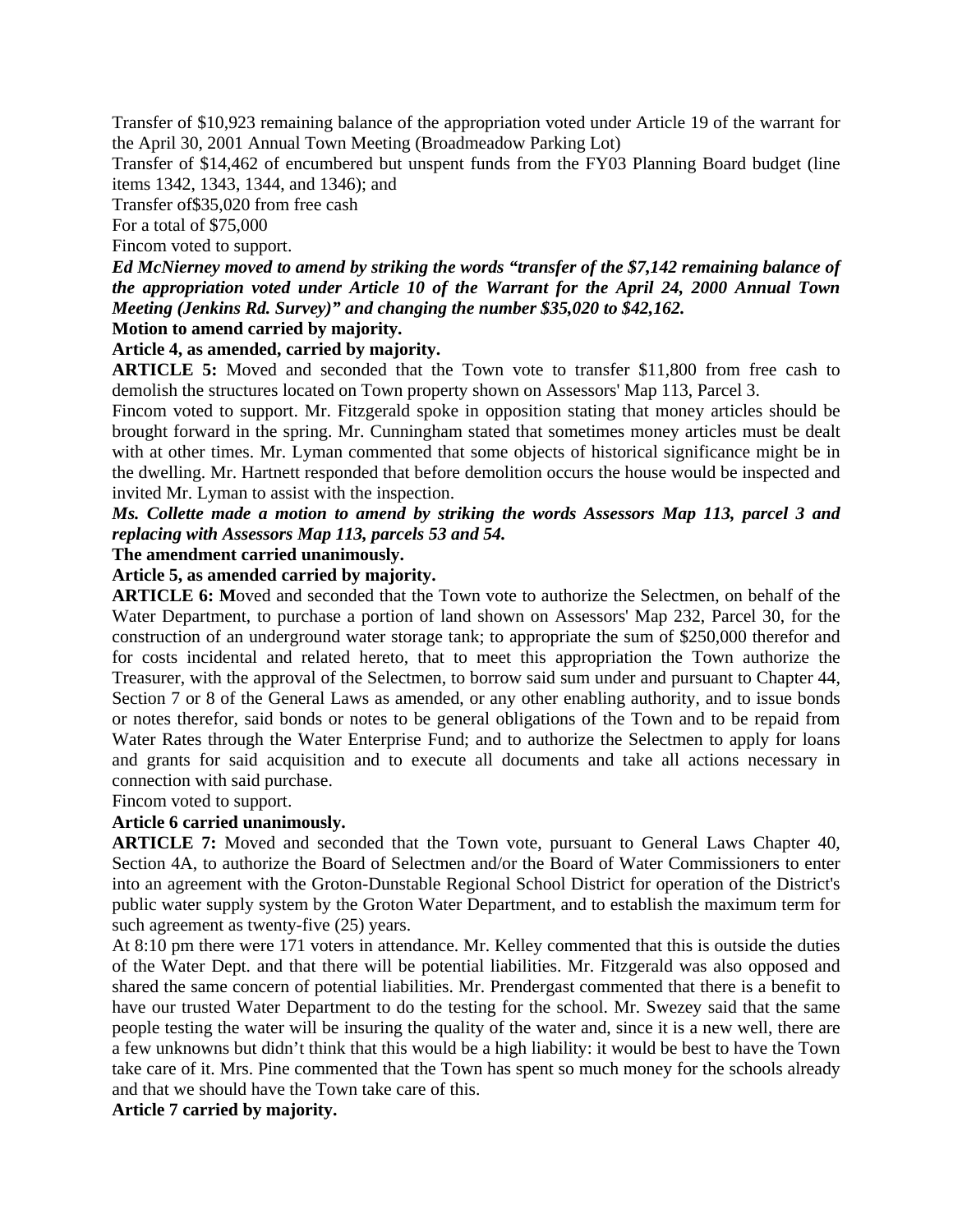**ARTICLE 8:** Moved and seconded that the Town vote to authorize the Groton Water

Department to transfer the sum of \$400,000 from the Water Enterprise Fund to the General Operations Fund for the purpose of "Phase II Testing and Engineering for Unkety Brook and/or Shattuck Well."

Fincom voted to support.

#### **Article 8 carried unanimously.**

**ARTICLE 9:** Moved and seconded that the Town vote to accept the provisions of Section 116 of Chapter 46 of the Acts of 2003, providing for an Early Retirement Incentive Program, and that such program be limited to one Class I employee in the Police Maintenance Department and one Class 4 employee in the Groton Electric Light Department

*.* Fincom voted to support.

#### **Article 9 carried by majority.**

**ARTICLE 10:**Moved and secondedthe Town vote to transfer from free cash \$25,000 for a feasibility study and associated costs for the Station Avenue Redevelopment Plan, to be expanded upon written notification from the Electric Light Department Commissioners to the Board of Selectmen that Groton Electric is relocating.

Mr. Cunningham commented that this project would benefit the town in many ways. Mr. Belitsky asked if there would be public hearings regarding this project and Mr. Curtis responded by saying that there will be many public hearing opportunities since this will be a long process and also thanked all those involved for all the hard work. Representative Hargraves asked if the businesses in the area will be relocated. Mr. Curtis said that relocation has not been addressed.

Fincom voted to support.

# **Article 10 carried by majority.**

**ARTICLE 11:**Moved and seconded thatthe Town vote to transfer, within the Fiscal Year 2004 budget, \$16,500 from Emergency Medical Services Wages to Fire Department Wages.

Fincom voted to support.

#### **Article 11 carried by majority.**

**ARTICLE 12:** Moved and seconded thatthe Town vote to transfer from free cash \$50,000 to establish a viable water supply for fire suppression in the area of Pepperell Road for the Fire Department.

Fincom voted to support.

**Article 12 carried by majority.**

**ARTICLE 13:** Moved and seconded thatthe Town vote to transfer from free cash \$75,000 for the purpose of supplementing the monies previously appropriated for the renovation of the Lost Lake Fire Station.

Fincom voted to support.

**Article 13 carried by majority.**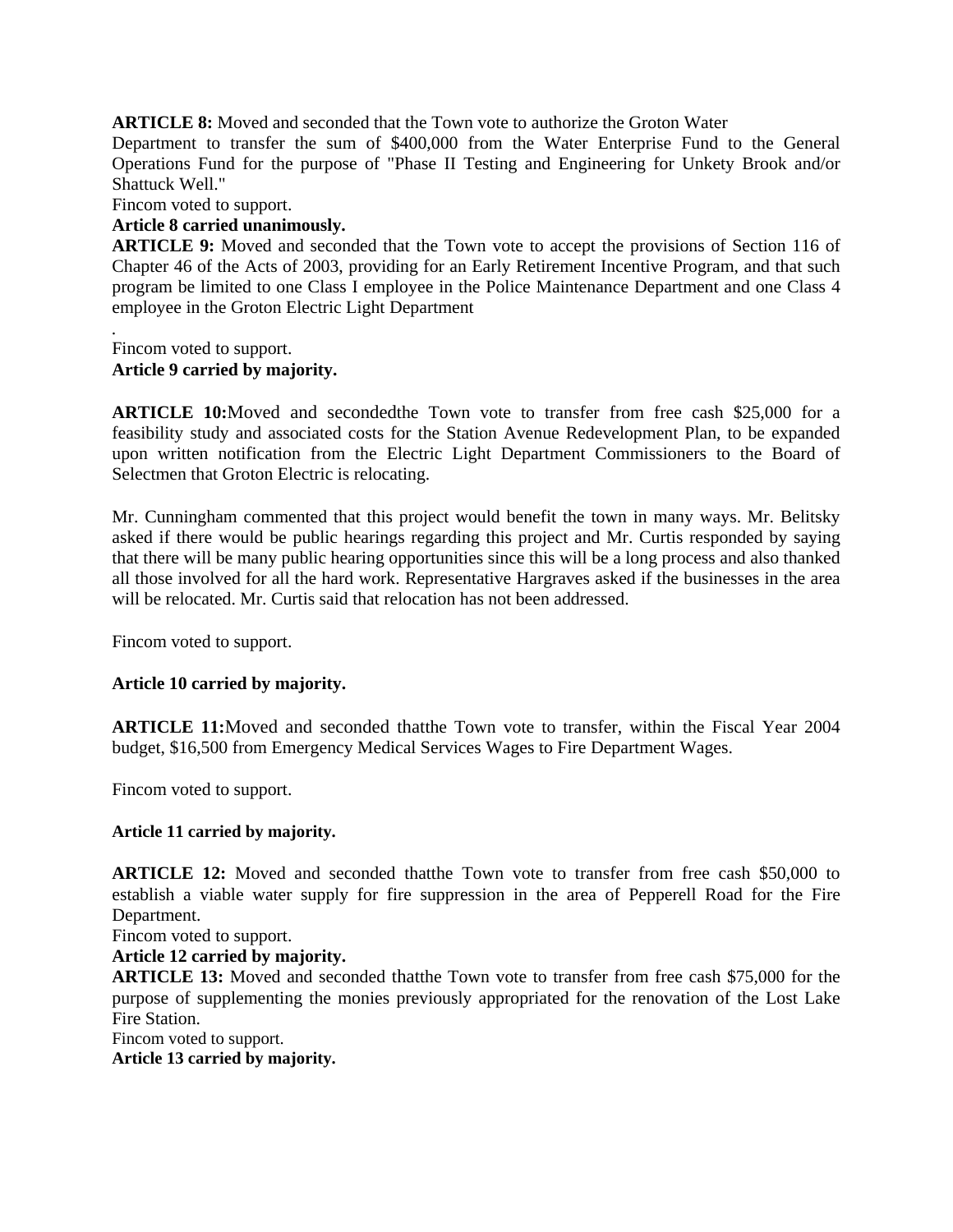**ARTICLE 14**: Moved and seconded thatthe town vote to amend Chapter 218, Zoning, of the Code of the Town of Groton, as printed in the warrant. Moved and seconded that this article be indefinitely postponed.

# **Article 14 was indefinitely postponed.**

**ARTICLE 15:** Moved and seconded thatthe Town vote to accept as a public way, Nicole Lane, as laid out by the Board of Selectmen, as shown on a plan entitled "Gilson Estates As-Built Plan of Nicole Lane in Groton, Mass" dated July, 2001, by David E. Ross Associates, a copy of which is on file in the office of the Town Clerk and to authorize the

Board of Selectmen to acquire such lands and easements as are necessary in connection therewith.

# **Article 15 carried unanimously**.

**ARTICLE 16:** Moved and seconded thatthe Town vote to authorize the Board of Selectmen to execute a revised Settlement Agreement in the matter of V.H. Shea Corporation v. Richard W. Powell, Peter Cunningham, Virginia Wood and the Board of Selectmen for the Town of Groton, Middlesex Superior Court, Civil Action No. 99-4488 (civil action), to transfer the care, custody and control of the Town-owned property located on Cow Pond Brook Road, shown on Groton Assessors' Map L-44 and described in a deed recorded with the Middlesex Registry of Deeds in Book 13059, Page 697, to the Board of Selectmen for the purpose of conveying said property to V.H. Shea Corporation or its nominee, James M. Patierno, Trustee of Missick Realty Trust, for a minimum of \$100, and to execute a quitclaim deed and all other documents necessary or required to effectuate the settlement of the above Civil Action and the conveyance of said property, and to authorize the Board of Selectmen to convey said property in fee simple, upon such terms and conditions that it deems appropriate.

# **Article 16 carried unanimously.**

**ARTICLE 17:** Moved and seconded thatthe Town vote to amend Chapter 218, Zoning, of the Code of the Town of Groton by rezoning from Residential Agricultural (R-A) to Public Use District (P) a parcel of land containing 11.93 acres, situated on Sandy Pond Road, shown on Assessors' Map 119 as Parcel 10, and a parcel of land containing 4.45 acres, shown on Assessors' Map 120 as Parcel 2.

The Planning Board Report was read by Carolyn Perkins. The Planning Board supported the rezoning.

# **Article 17 carried unanimously.**

**ARTICLE 18:** Moved and seconded that the Town vote to transfer certain sums of money within the Fiscal Year 2004 budget as follows:

\$5000 from Fire Department Minor Capital to Fire Dept. Expense Line Item 2022

\$2,000 from Fire Department Minor Capital to Fire Department Building Maintenance Line Item 2024

Fincom voted to support.

# **Article 18 carried unanimously.**

**ARTICLE 19:** Moved and seconded thatthe Town vote to transfer from free cash \$500,000 to be added to the sum already on deposit in the Town Stabilization Fund.

Fincom voted to support.

# **Article 19 carried unanimously.**

**ARTICLE 20:**Moved and seconded thatthe Town vote to transfer \$49,609 from the Excess and Deficiency Fund (free cash) for the purpose of affecting the tax rate for the period beginning on July 1, 2003 and ending June 30, 2004.

Fincom voted to support.

# **Article 20 carried unanimously.**